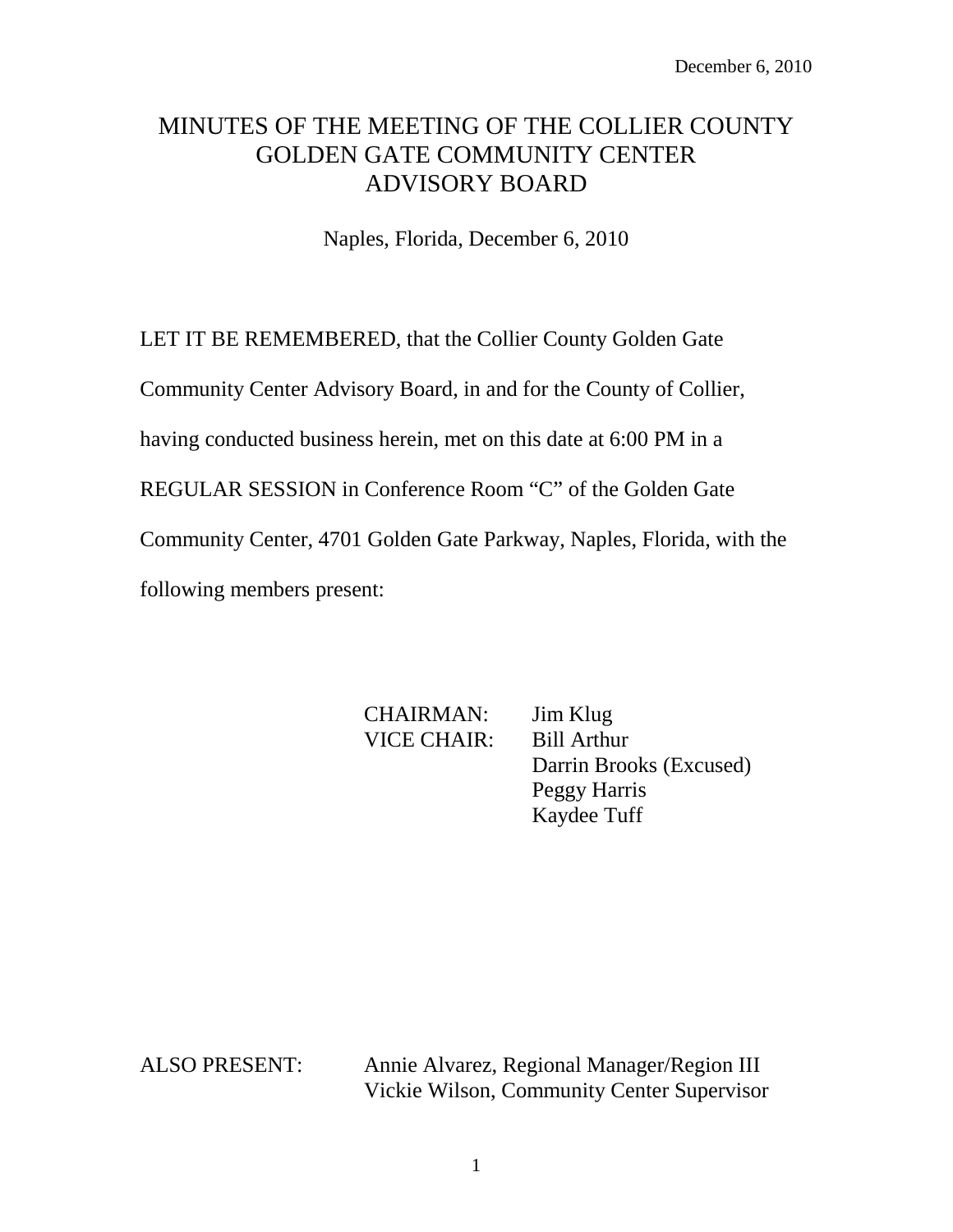#### **I. Call to Order** The meeting was called to order at 6:07 PM by Chairman James Klug III.

#### **II. Attendance – Establish a Quorum** A quorum was established.

#### **III. Approval of Agenda**

*Bill Arthur moved to approve the Agenda as submitted. Second by James Klug III. Motion carried 4-0.*

#### **IV. Approval of November 1, 2010 Meeting Minutes**

*Bill Arthur moved to approve the November 1, 2010 Minutes as submitted. Second by Peggy Harris. Motion carried 4-0.*

#### **V. Public Comments –** *None.*

#### **VI. Old Business**

#### **A. Recreation Highlights**

**Vickie Wilson** stated she would be giving the Advisory Board a tour on recent projects after the meeting.

#### **B. 6' Fence from Tax Collector to Lucerne**

Staff reported receiving a quote for a black vinyl chain link fence from the Carter Fence Company in the amount of \$4,995 to be installed on Parks and Recreation property. (See attached) Staff had not received all the quotes requested.

**James Klug III** asked what position Parks and Recreation would take on the installation of the 6' fence on Park property.

Staff recommended the fence quotes be presented to Barry Williams for his review and approval.

Staff reported receiving a quote to install a 175 watt metal Halide fixture for the flag pole in the amount of \$2,570. (See attached)

It was suggested Staff research the County' lighting codes and report back to the Advisory Board prior to making any decision. The Advisory Board asked the possibility of installing a fixture on the building to direct light on the flag for a fraction of the cost.

#### **VII. New Business**

#### **A. Monthly Budget**

**James Klug** requested a status report on the Contingency Fund balances ending September 30 and beginning October 1, 2010. **Annie Alvarez** responded she would provide at the next meeting.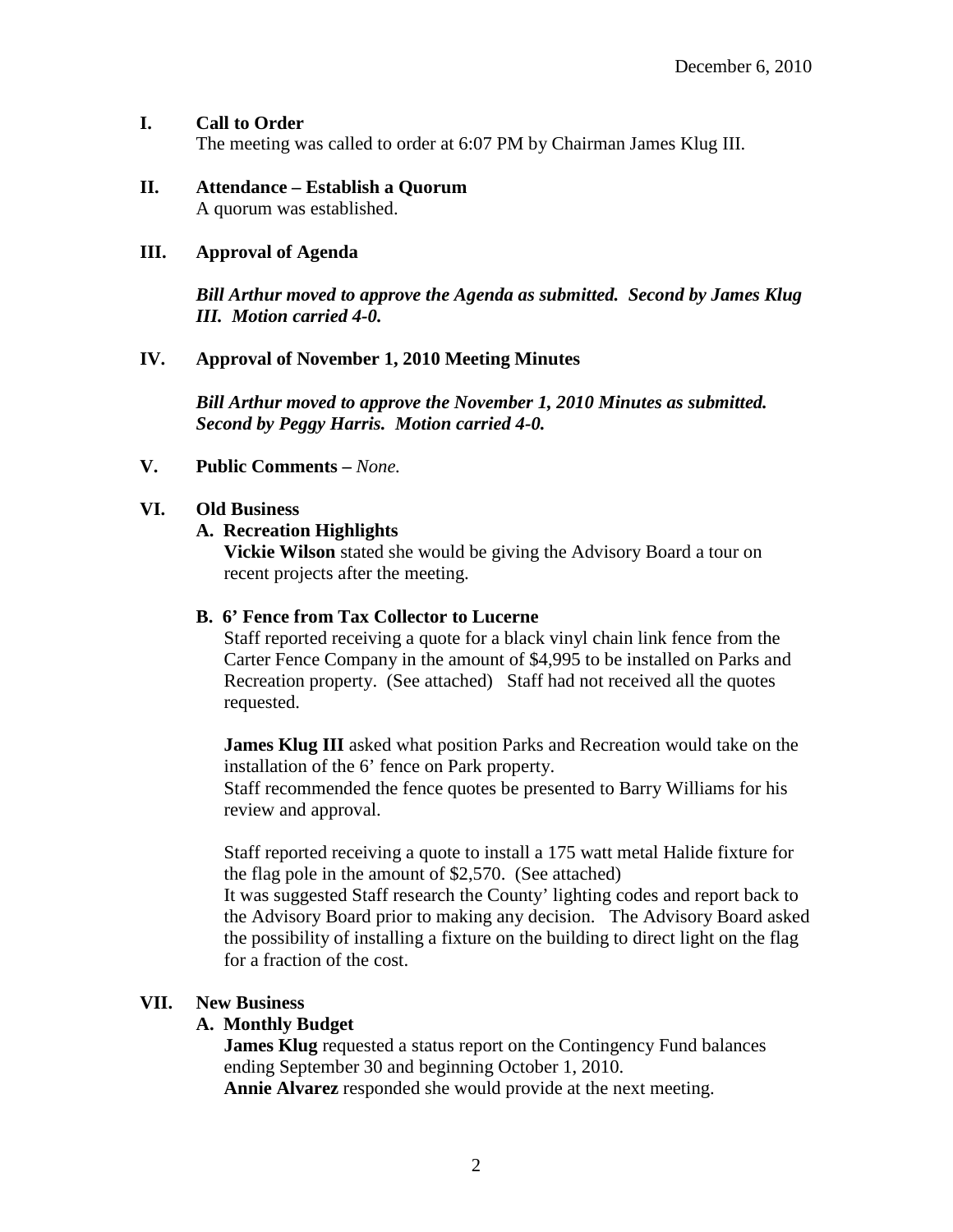*The Monthly Budget report – Continued after VIII.*

### **B. Walk of Trees**

**Kaydee Tuff reported the Annual Christmas Tree Walk as follows:** 

- $\triangleright$  Theme "Holly Jolly Christmas"
- $\triangleright$  Event scheduled December 8 15
- $\triangleright$  Sponsors can designate to whom or where they would like their donation to go.
- $\triangleright$  Event information has been provided to News Press, Naples Daily News and posted to websites with calendars.
- $\triangleright$  "Breakfast with Santa" Event December 11

## **VIII. Member Comments**

**Bill Arthur** asked the number of monthly meetings the GGCC Advisory Board was required to hold.

Staff will research and report at the next meeting.

## **VII. New Business** *- Continued*

## **A. Monthly Budget**

**Annie Alvarez** distributed and reviewed the Monthly 130 Fund Report. (See attached) She reported the following:

- GGCC October revenues were \$7,000 more than anticipated.
- **Purchasing Department utilizing "Framework Purchase Order" system** on operating expense items.
- Operating expenses allocated at the beginning of the budget year are based on previous year expenses.

**Annie Alvarez** recommended the Center hold a Tropical Fest and schedule in the  $1<sup>st</sup>$  quarter of the 2011. The Tropical Fest held earlier this year was successful and she would like to make it a bigger event. Staff will review scheduling options and make recommendations at the next meeting.

**James Klug** suggested holding a 3-day Blue Grass Festival in February, 2012. He stated the festival is in the idea stages. Lions Club has a contact with experience in Blue Grass Festivals dealing with bands for the event. Dry camping would need to be available for 40 motor homes. GGCC would not be contributing any funds.

Discussion was made on the Blue Grass Festival feasibility, permitting and optional parking facilities for motor homes. The Advisory Board was receptive to the possibility of holding the event.